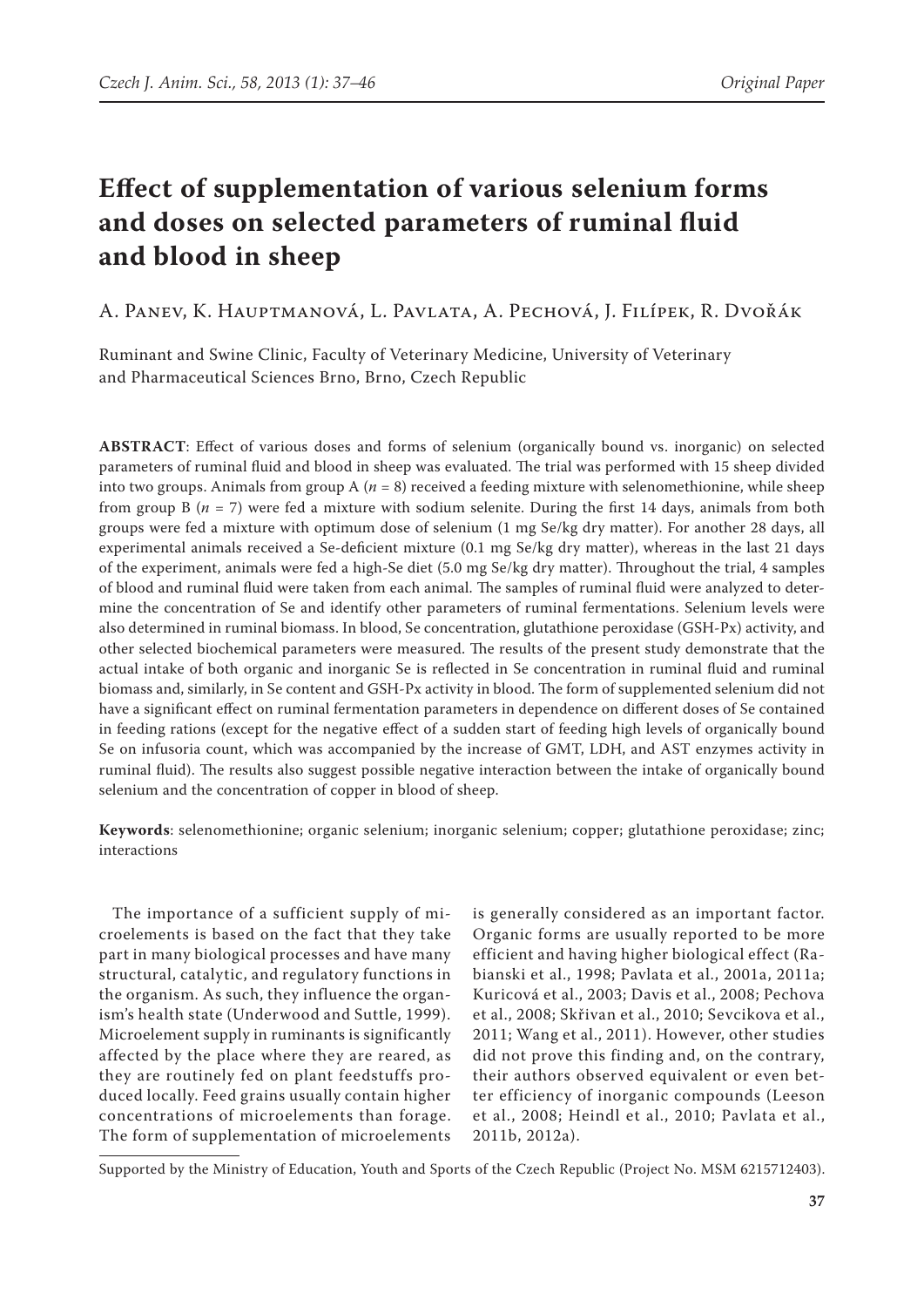Selenium, together with vitamin E, participates in antioxidant protection of the organism, as it is contained in glutathione peroxidase enzyme (GSH-Px). Selenium also plays an important role in the immune system and the metabolism of thyroid hormones. It is also crucial for reproduction (McKenzie et al., 1998; Ruz et al., 1999; Birringer et al., 2002).

Since the Czech Republic is situated in the area with insufficient content of Se in soil, there is no risk of selenium intoxication here. On the contrary, animals living in this region are rather susceptible to Se-deficiency diseases (Pavlata et al., 2002, 2005a; Ludvíková et al., 2005). In order to ensure adequate supply of Se, the animals must be supplemented with this element in an appropriate form. It should be noted that Se added in the feeding ration is not fully utilized by the animal's organism, as its significant part is absorbed and metabolized by ruminal bacteria (Serra et al., 1994).

Sodium selenite and sodium selenate administered at optimum dose show similar bioavailability. Also, they are distributed in rumen in a similar way and at a similar rate. Selenium is very quickly embedded in bacteria – in fact, 30% of Se is present in bacteria 1 h after the administration (Serra et al., 1994). It has been reported that supplementation of sodium selenite together with vitamin E affects ruminal activity in terms of increased production of fatty acids and growing number of protozoa. At the same time, average daily gain increases (Naziroglu et al., 1997). On the other hand, certain authors did not observe any significant changes after *in vitro* application of selenium (Kim et al., 1997; Feasenhiser, 2005). Mihaliková et al. (2005) reported that selenomethionine has protective effect on the growth of some protozoa species. It has been also published that higher Se concentrations can harm ruminal microflora or even ruminal mucosa. Ruminal bacteria and mucosa in the rumen contain enzymes whose concentration in ruminal fluid increases

after the cells are damaged. Monitoring of activity of selected enzymes in ruminal fluid can therefore provide information about possible toxic action of microelements in the rumen (Weekes, 1972; Cheng et al., 1976).

The present study evaluates the effect of the dose and form of supplemented selenium on selected parameters of ruminal fluid and blood in sheep. The aim is to find out whether the bioavailability of organic Se compounds is higher as compared with inorganic compounds and whether higher concentration of Se in one or other form affects ruminal environment, metabolic function of rumen, or metabolism of other microelements.

## **MATERIAL AND METHODS**

The experiment was performed with 15 wethers which had been fed and housed in the same way for 4 months before the trial. The animals were divided in two groups (A and B) and housed in two independent open-air pens with *ad libitum* access to water. During the trial, all animals were fed the same feeding ration. The only exception was the form and concentrations of selenium added in the supplementary feed mixture (manufactured by Biokron s.r.o., Blučina, Czech Republic). Daily feeding ration of one animal included 2.5 kg meadow hay and 0.3 kg supplementary grain feeding mixture containing additional selenium. The ration was divided into two meals (one fed in the morning, the other in the evening – see Tables 1 and 2). Animals from group A (*n* = 8) received feeding mixture containing organic selenium (Sel-Plex 2000; Alltech, Nicholasville, USA). Wethers from group B (*n* = 7) were fed a mixture enriched with inorganic Se (sodium selenite,  $Na<sub>2</sub>SeO<sub>3</sub>$ ). From day 1 to day 14, the animals received 1.0 mg of Se per 1 kg feeding mixture. In the second stage of the experiment (days 15–42), only a small amount

Table 1. Intake of selenium in feeding ration and hay per animal and day throughout the experiment (daily ration divided to two meals)

| Dose       | Duration<br>of feeding<br>(weeks) | Feeding mixture                         |                                  | Hay                       |                                  |                          |
|------------|-----------------------------------|-----------------------------------------|----------------------------------|---------------------------|----------------------------------|--------------------------|
|            |                                   | intake of feeding<br>mixture $(kg/day)$ | Se content<br>(mg/kg dry matter) | intake of hay<br>(kg/day) | Se content<br>(mg/kg dry matter) | Intake of Se<br>(mg/day) |
| Adaptation |                                   | 0.3                                     | 1.0                              | 2.5                       | 0.03                             | 0.32                     |
| Deficient  | 4                                 | 0.3                                     | 0.1                              | 2.5                       | 0.03                             | 0.09                     |
| Increased  |                                   | 0.3                                     | 5.0                              | 2.5                       | 0.03                             | 1.34                     |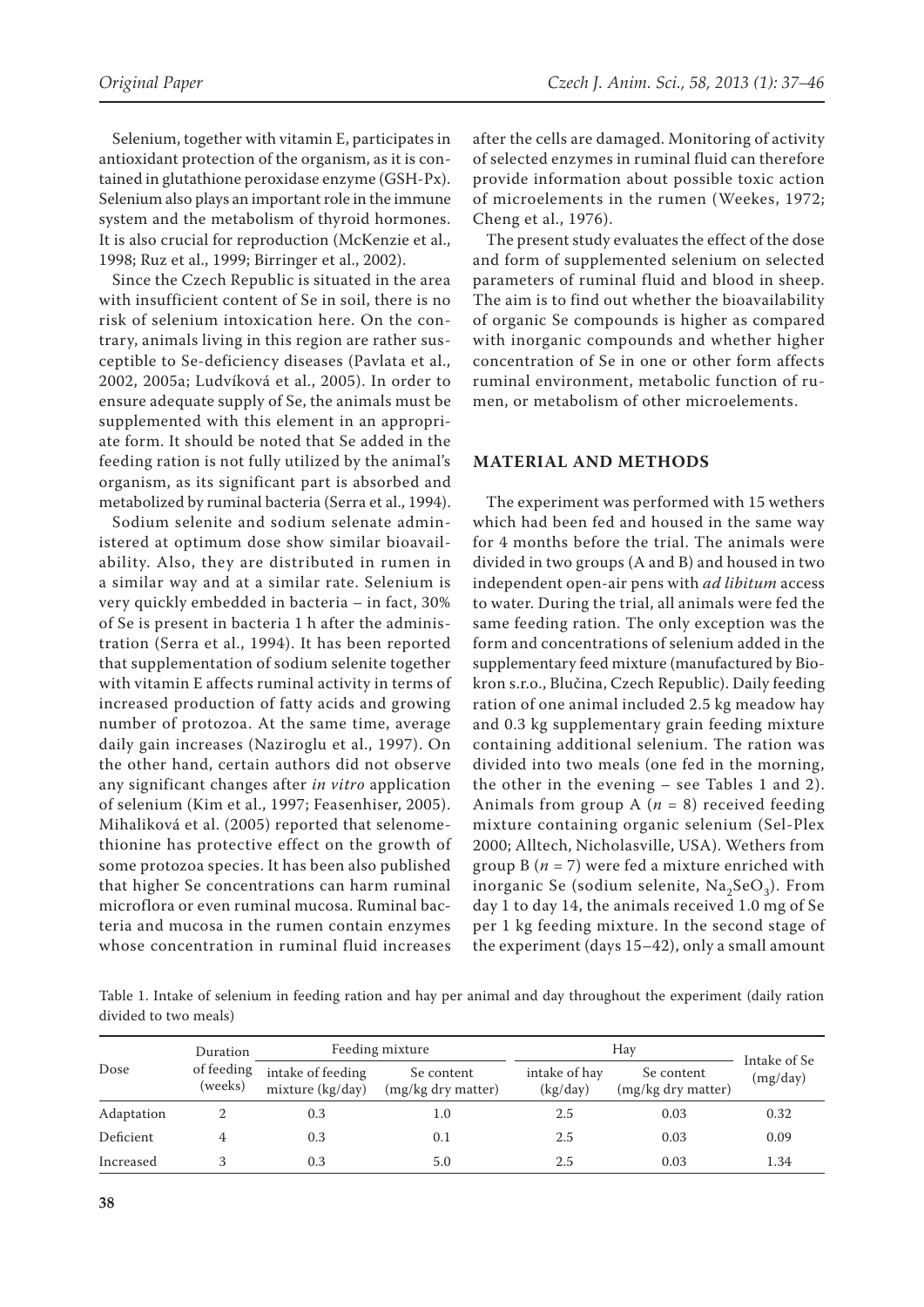Table 2. Nutritional composition of supplementary feeding mixture

| 894.6<br>Dry matter $(g/kg)$<br>158.4<br>Crude protein $(g/kg)$<br>Fat $(g/kg)$<br>23.1<br>Fiber $(g/kg)$<br>56.3<br>Nitrogen-free extract (g/kg)<br>682.8<br>920.6<br>Organic matter (g/kg)<br>79.4<br>Ash $(g/kg)$<br>9.7<br>Ca (g/kg)<br>P(g/kg)<br>9.6<br>4.0<br>Mg(g/kg)<br>45.8<br>$Cu$ (mg/kg)<br>$Zn$ (mg/kg)<br>182.1 |  |  |
|--------------------------------------------------------------------------------------------------------------------------------------------------------------------------------------------------------------------------------------------------------------------------------------------------------------------------------|--|--|
|                                                                                                                                                                                                                                                                                                                                |  |  |
|                                                                                                                                                                                                                                                                                                                                |  |  |
|                                                                                                                                                                                                                                                                                                                                |  |  |
|                                                                                                                                                                                                                                                                                                                                |  |  |
|                                                                                                                                                                                                                                                                                                                                |  |  |
|                                                                                                                                                                                                                                                                                                                                |  |  |
|                                                                                                                                                                                                                                                                                                                                |  |  |
|                                                                                                                                                                                                                                                                                                                                |  |  |
|                                                                                                                                                                                                                                                                                                                                |  |  |
|                                                                                                                                                                                                                                                                                                                                |  |  |
|                                                                                                                                                                                                                                                                                                                                |  |  |
|                                                                                                                                                                                                                                                                                                                                |  |  |

of Se was administered (0.1 mg/kg), whereas in the last three weeks (days 43–63), the wethers received high dose of selenium (5.0 mg/kg) in the supplementary grain feeding mixture (Table 1).

Throughout the trial, four samples of blood and ruminal fluid were taken from each animal. Ruminal fluid (300 ml) was collected by a ruminal probe and a suction pump 2 h after morning feeding. At the same time, blood was taken from *vena jugularis* to two test tubes, one without anticoagulant to obtain serum sample, the other with heparin to obtain whole blood sample. The first sampling was done after 14 days of feeding the mixture containing 1 mg/kg Se (day 14), the second sample was taken after three weeks of feeding low dose of Se (day 35), the third sample was collected after the first feeding the mixture with higher concentration of Se (day 43), and the last sampling was performed after 3 weeks of feeding a diet high in Se (day 63).

The following parameters of ruminal fluid were examined: pH, total acidity, infusoria count, lactic acid concentration, ammonia, volatile fatty acids, percentage of individual acids (acetic, propionic, *n*-butyric, and *n*-valeric), Se concentration, and ALP, ALT, AST, GMT, LDH, and amylase activity. Concentration of Se in ruminal biomass was determined as well. The rumen fluid samples were preserved by toluene for determining volatile fatty acids, by formaldehyde for determining ciliate protozoa, and by mercuric chloride for determining the other indicators (pH, total acidity, and ammonium). Total acidity was established by titration method. The pH level was measured

by the pH Meter Lab 850 (SCHOTT Instruments GmbH, Mainz, Germany). Lactic acid was measured with the use of enzymes (Noll, 1988) and with the Quantum (STANGEST, Valls, Spain) and L-, D-lactate dehydrogenase test kits (Megazyme International Ireland Ltd., Wicklow, Ireland). Ammonia was determined by the modified Berthelot reaction according to Chaney and Marbach (1962). Volatile fatty acids (VFA) were determined by gas chromatography (Agilent 6820 Gas Chromatograph System; Agillent Technologies, Santa Clara, USA). The ruminal enzymes were analyzed with the use of AMS Liasys Clinical Chemistry System (AMS Diagnostics, Summerville, USA), the individual enzymes were analyzed using individual test kits produced by Lachema (Brno, Czech Republic): LDH (L LDH cat. No.12352), ALP (L ALP cat. No. 10061), AST (L AST cat. No.10351), ALT (L ALT cat. No. 10451). Individual test kits (BioVendor – Laboratorní medicína a.s., Brno, Czech Republic) were as follows: GMT (GMT KIN 100 cat. No. 1003208) and amylase (AMS L 100 cat. No. 10003302). Infusoria count was done with the use of a microscope in a Fuchs-Rosenthal Counting Chamber (Hausser Scientific Co., Horsham, USA) by dilution 1 : 20 and staining with 0.1% methylen blue. Conservation was done by the use of 10% formaldehyde solution.

The ruminal biomass separation was done according to the Czerkawski method (Czerkawski, 1976) which was slightly modified. The method begins with filtering of the ruminal fluid through several layers of cotton gauze. After this the filtrated fluid is passed through a 0.315 mm sieve. Centrifugation by 15 000 rpm for 15 min is the following step. The formed sediment is diluted with 0.9% NaCl and centrifuged again. The created sediment is first dried with heat and later it is placed in an exsiccator with silica gel. The biomass prepared in this manner was analyzed in the university's laboratory. The following blood parameters were analyzed: concentrations of total protein, albumin, bilirubin, urea, and selenium and activity of AST, GMT, and GSH-Px. The glutathione peroxidase activity was assessed in whole heparinized blood according to the method described by Paglia and Valentine (1967) with the use of the Ransel set (Randox Laboratories Ltd., Crumlin, UK) and Roche Cobas Mira Automated Chemistry Analyzer (Roche, Basel, Switzerland). Zinc and copper concentration in blood plasma were determined by flame atomic absorption spectrophotometry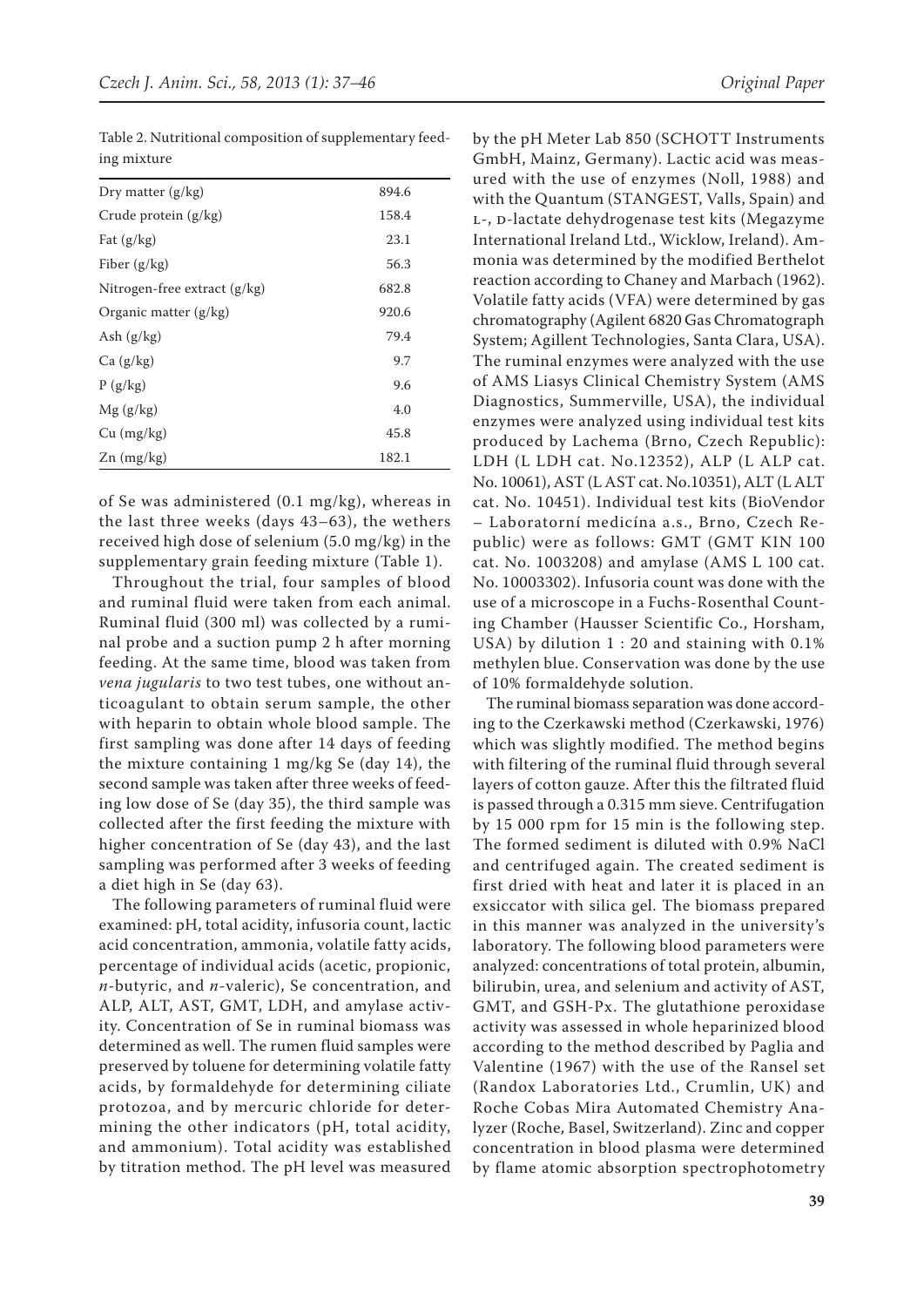using Solaar M6 (Unicam, Leeds, UK) following the previous deproteination of the sample by adding trichloracetic acid in the 1 : 1 ratio. The minerals were determined in the supernatant after centrifugation. The catalytic activity of the GMT, AST and the concentration of TP, albumin, and bilirubin were determined with Cobas Mira Automated Chemistry Analyzer by standardized photometric methods using the tests supplied by Lachema, BioVendor – Laboratorní medicína a.s. (Total protein cat. No. 12751), Human (Wiesbaden, Germany) (ALBUMIN liquicolor cat. No. 10560), and JK – Trading s.r.o. (Prague, Czech Republic) (Total bilirubin cat. No. 10007762).

Concentrations of Se in all the examined biological samples were determined by the hydride method of atomic absorption spectrophotometry after mineralization of the samples by microwave digestion technique (Pechová et al., 2005).

Statistical analysis of data in MS Excel 2007 was done using *F* test for the assessment of the variance of individual samples and Student's *t*-test for samples with equality/non-equality of variance to compare group A and B results. Dynamics of changes of individual parameters in each group was assessed by paired *t*-test. The parameters were also subjected to correlation analysis that tested mutual relations of all results obtained throughout the experiment as well as the results of groups A and B independently.

## **RESULTS AND DISCUSSION**

#### **Rumen parameters**

Selenium concentrations measured in ruminal fluid and ruminal biomass are stated in Table 3. The results indicate that the vast majority of Se is contained in biomass. Dynamics of absolute Se concentrations in ruminal fluid and biomass roughly correspond with the amount of supplemented selenium: Se concentrations in fluid and biomass were demonstrably lower at the second sampling. However, they significantly increased right after increased dose of Se started to be fed and they remained high until the end of the trial. The form of supplemented selenium did not have significant effect on the absolute content of Se in ruminal biomass. The present results are in accordance with the previously published finding that due to rapid absorption of Se by ruminal

bacteria, the highest selenium levels are found in ruminal biomass, whereas the lowest in ruminal fluid (Serra et al., 1994). Higher concentration of Se in ruminal fluid was observed after the supplementation of sodium selenite. After feeding the mixture with higher content of Se, the concentration of selenium in ruminal fluid of animals fed sodium selenite almost doubled  $(4.61 \pm 1.72 \,\mu g/l)$  $-3<sup>rd</sup>$  sampling, 9.68  $\pm$  5.24  $\mu$ g/l  $-4<sup>th</sup>$  sampling) as compared with wethers fed organic selenium  $(2.60 \pm 1.33 \,\mu g/l - 3^{rd} \,\text{sampling}, \, 4.88 \pm 2.16 \,\mu g/l -$ 4<sup>th</sup> sampling). The difference between the groups was statistically significant (*P* < 0.05). Comparison of Se concentration in ruminal biomass and ruminal fluid indicated that biomass and fluid concentrations were highly significantly correlated (*r* = 0.78, *P* < 0.001,  $n = 60$ ). This proves that selenium concentrations in ruminal fluid and ruminal biomass are to a certain degree balanced. Despite the differences in Se content determined in ruminal fluid, it can be said that supplementation of different forms of selenium does not significantly affect the distribution of Se among ruminal fluid and ruminal biomass – particularly when absolute Se concentrations in biomass are taken into account. However, the calculated ratio of Se bound in ruminal biomass vs. ruminal fluid indicates a tendency of Se to bind with ruminal biomass of animals that received organic selenium. Not counting the results obtained at the end of feeding Se-deficient mixture (day 35), average biomass concentrations in organic selenium group were 613, 416, and 487 times higher than fluid concentrations (samplings on days 14, 43, and 63), whereas in animals fed inorganic selenium, biomass concentrations were only 421, 258, and 194 times higher than fluid concentrations. This tendency corresponds with the results reported by Mainville et al. (2009) who observed that inorganic selenium has a lower ruminal microbial uptake than organic selenium sources.

The assessment of the effect of different forms and amounts of supplemented Se on other ruminal fermentation parameters indicated no significant influence of selenium. Values of pH, total acidity, concentrations of lactic acid, and volatile fatty acids (acetic, propionic, butyric, valeric) and ammonia remained in physiological range and no significant differences were seen between the groups. The following average values were observed: pH 6.49  $\pm$  0.25, total acidity 25.67  $\pm$  7.03 arbitrary units, lactic acid  $0.45 \pm 0.41$  mmol/l, VFA 100.0  $\pm$ 10.4 mmol/l, acetic acid 69.0  $\pm$  2.3%, propionic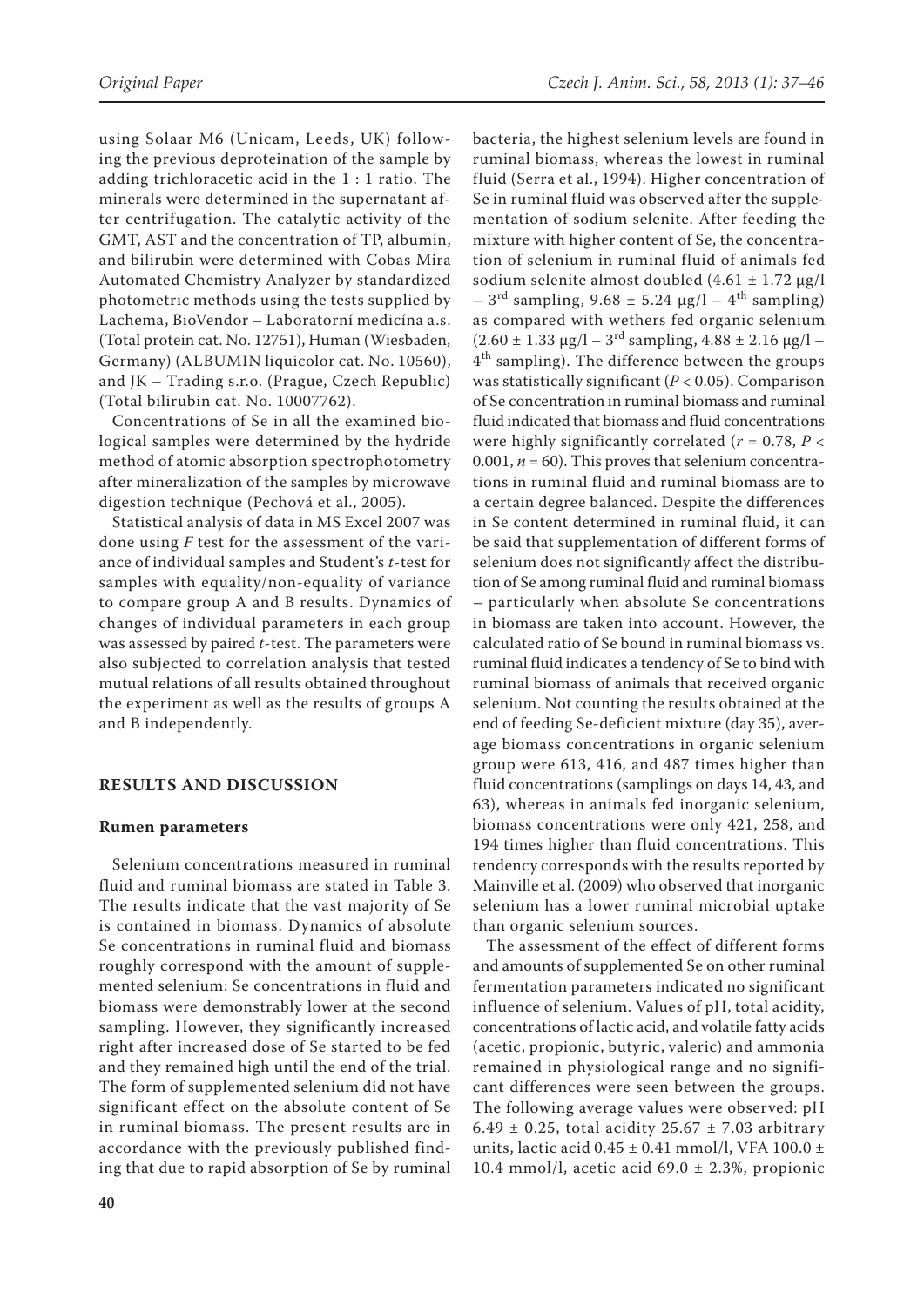| Sampling day | Group | Selenium in biomass (µg/kg dry matter) | Selenium in ruminal fluid $(\mu g/l)$ |
|--------------|-------|----------------------------------------|---------------------------------------|
|              | A     | $559.7 \pm 195.7^{\text{CD}}$          | $0.91 \pm 0.47^{\text{Cab}}$          |
| 14           | B     | $683.5 \pm 189.9^{\rm HIJ}$            | $1.62 \pm 0.89^{\rm GHI}$             |
|              | A     | $197.9 \pm 56.2^{\text{CEF}}$          | $0.34 \pm 0.24 {}^{*{{\rm DEa}}}$     |
| 35           | B     | $199.7 \pm 43.3^{\rm HKL}$             | $0.10 \pm 0.08^{\rm GJK}$             |
|              | A     | $1083.5 \pm 517.8$ <sup>EG</sup>       | $2.60 \pm 1.33^{\rm DFb}$             |
| 43           | B     | $1192.4 \pm 279.2$ <sup>IKM</sup>      | $4.61 \pm 1.72$ <sup>*HJ</sup>        |
|              | A     | $2378.9 \pm 974.0^{DFG}$               | $4.88 \pm 2.16^{\text{CEF}}$          |
| 63           | B     | $1881.4 \pm 586.1$ <sup>JLM</sup>      | $9.68 \pm 5.24$ <sup>*IK</sup>        |

Table 3. Concentration of Se (mean ± standard deviation) in ruminal fluid and ruminal biomass of sheep during feeding optimum dose of Se (day 14), deficient dose of Se (day 35), 2 h after the first feeding of high-selenium diet (day 43), and during feeding increased dose of Se (day 63)

A = sheep fed organic selenium ( $n = 8$ ), B = sheep receiving inorganic selenium ( $n = 7$ )

C:C to M:M<sub>in</sub> one column =  $P < 0.01$ , a:a, b:b<sub>in</sub> one column =  $P < 0.05$ 

\**P* < 0.05 (significantly higher value as compared with the other group at the same sampling day)

acid  $18.4 \pm 1.5$ %, butyric acid  $10.6 \pm 1.2$ %, valeric acid  $2.0 \pm 0.6$ %, ammonia  $7.62 \pm 4.03$  mmol/l, and infusoria count 194 000  $\pm$  97 000/ml. The effect of supplementation of organic selenium (selenomethionine) on concentrations of volatile fatty acids was not seen by Feasenhiser (2005) either. On the contrary, Kim et al. (1997), who studied the effect of selenium on ruminal fermentation *in vitro*, found out that addition of selenomethionine (2 mg/kg) in the ruminal fluid resulted in higher production of certain volatile fatty acids as compared with addition of elementary selenium or sodium selenite, or no selenium supplementation. Differences in production of volatile fatty acids after supplementation of sodium selenite and vitamin E were observed also by Naziroglu et al. (1997): pre-feeding concentration of VFA in experimental group was lower than in control group, whereas their concentration 6 h post feeding was higher than in control group. Dutt and Chhabra (2008) report that supplementation of 0.5 ppm Se either in inorganic or organic form did not show any significant effect on nutrient intake, rumen microbial population, and protein synthesis in cattle and buffaloes.

The results of the present study however indicate possible negative effect of high doses of Se on ruminal fermentation. This was seen after the

Table 4. Activity of selected enzymes in ruminal fluid of sheep during feeding optimum dose of Se (day 14), deficient dose of Se (day 35), 2 h after the first feeding of high-selenium diet (day 43), and during feeding increased dose of Se (day 63)

| Day |   | Group Amylase (µkat/l) | $GMT$ ( $\mu$ kat/l)          | LDH (ukat/l)             | $ALP$ ( $\mu$ kat/l)    | $ALT$ ( $\mu$ kat/l)          | $AST$ ( $\mu$ kat/l)    |
|-----|---|------------------------|-------------------------------|--------------------------|-------------------------|-------------------------------|-------------------------|
| 14  | A | $0.41 \pm 0.46$        | $0.11 \pm 0.03^C$             | $0.86 \pm 1.34$          | $0.42 \pm 0.10^{\circ}$ | $0.15 \pm 0.11^{ab}$          | $0.43 \pm 0.42$         |
|     | B | $0.18 \pm 0.05$        | $0.11 \pm 0.01$ <sup>Fa</sup> | $0.19 \pm 0.08^{abc}$    | $0.50 \pm 0.10^a$       | $0.13 \pm 0.10$               | $0.30 \pm 0.39$         |
| 35  | A | $0.17 \pm 0.04^a$      | $0.04 \pm 0.02^{\text{CDE}}$  | $0.29 \pm 0.14$          | $0.58 \pm 0.20$         | $0.31 \pm 0.10$ <sup>aC</sup> | $0.27 \pm 0.11^a$       |
|     | B | $0.17 \pm 0.07$        | $0.06 \pm 0.01^{\text{FG}*}$  | $0.29 \pm 0.04^{aD}$     | $0.40 \pm 0.13^D$       | $0.25 \pm 0.09$ <sup>d</sup>  | $0.22 \pm 0.09^{\circ}$ |
| 43  | A | $0.15 \pm 0.04$        | $0.10 \pm 0.02^D$             | $0.30 \pm 0.19$          | $0.55 \pm 0.06^{\circ}$ | $0.26 \pm 0.16^{bc}$          | $0.42 \pm 0.42^a$       |
|     | B | $0.16 \pm 0.10$        | $0.10 \pm 0.01$ <sup>aG</sup> | $0.41 \pm 0.06^{\rm CD}$ | $0.50 \pm 0.05^{\rm b}$ | $0.14 \pm 0.08$               | $0.36 \pm 0.31$         |
| 63  | A | $0.09 \pm 0.06^a$      | $0.11 \pm 0.02^E$             | $0.33 \pm 0.13$          | $0.61 \pm 0.33$         | $0.12 \pm 0.04$ <sup>Cc</sup> | $0.13 \pm 0.11$         |
|     | B | $0.14 \pm 0.05$        | $0.08 \pm 0.03$               | $0.55 \pm 0.26^{\rm b}$  | $0.69 \pm 0.14^{abD}$   | $0.12 \pm 0.06^d$             | $0.11 \pm 0.03^{\circ}$ |

A = sheep fed organic selenium ( $n = 8$ ), B = sheep receiving inorganic selenium ( $n = 7$ )

C:C to G:G<sub>in</sub> one column  $P < 0.01$ , a:a to d:d<sub>in</sub> one column  $P < 0.05$ 

\**P* < 0.05 (significantly higher value as compared with the other group at the same sampling day)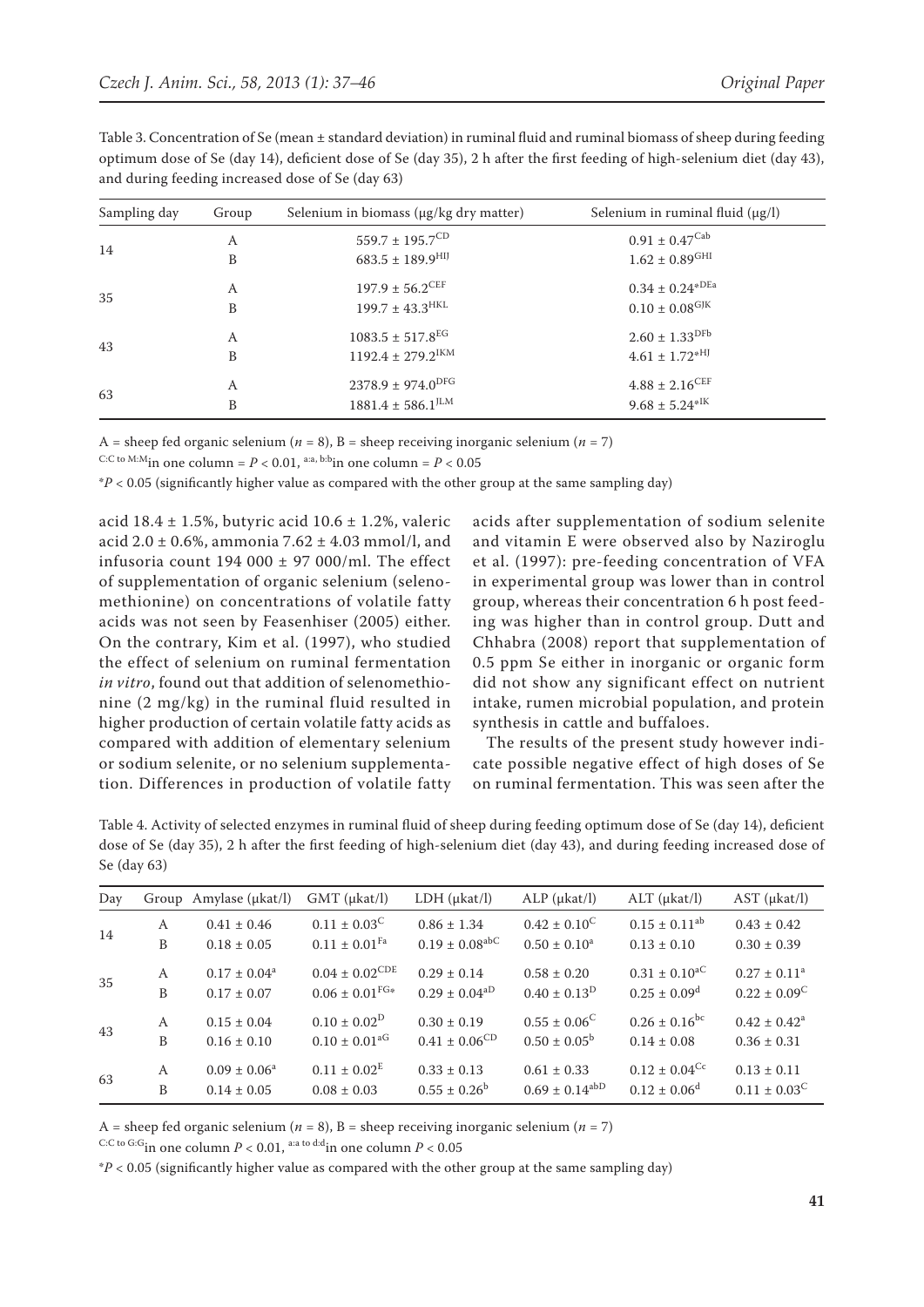first administration of a feeding mixture rich in organic selenium. In this group (A), significantly lower (*P* < 0.05) infusoria count in ruminal fluid  $(98000 \pm 50000)$  infusoria per 1 ml ruminal fluid) was observed than in group B (171 000 **±** 66 000). The decrease of infusoria count in group A was statistically significant (*P* < 0.01) also as compared with previous sampling on day 35 when 191 000  $\pm$ 68 000 infusoria/ml ruminal fluid were determined. This decrease of infusoria count after the administration of higher dose of organic selenium could be explained by toxic activity of Se induced by a sudden rise of its levels without gradual transition. Nevertheless, infusoria count significantly increased ( $P < 0.01$ ) to 215 000  $\pm$  67 000/ml after three weeks, which demonstrates that continuous intake of feed high in Se does not have persistent negative effect on infusoria count. In order to assess potential negative effect of high doses of Se, activity of selected enzymes in ruminal fluid was monitored. The measured values are stated in Table 4. Although enzymatic activity was relatively low throughout the experiment, it is obvious that the lowest values in ruminal fluid were determined on day 35. After high doses of Se started to be fed, significant increase of GMT activity was seen in groups A and B, of LDH in group B, and of AST in group A. Significantly higher GMT and ALP activities were observed in group A also on day 63. Considering the obvious tendency of growing enzymatic activities in ruminal fluid on day 43, it



Figure 1. Dynamics of Se concentration in blood of sheep receiving organic selenium (Sel-Plex) or inorganic selenium (sodium selenite). Samples were taken when feeding optimum dose of Se (day 14), deficient dose of Se (day 35), 2 h after the first feeding of high-selenium diet (day 43), and during feeding increased dose of Se (day 63)

Groups labeled by the same letters show statistically highly significant differences (*P* < 0.01)

can be assumed that higher activity of enzymes could indicate possible toxic effect of high Se doses. This hypothesis is supported also by the reduction of infusoria count seen in animals from group A. Higher enzymatic activities in ruminal fluid can be associated with disintegration of microorganisms in ruminal ecosystem, or possible damage of ruminal cells caused by supplementation of high doses of Se (Cheng et al., 1976; Moharrery and Das, 2001). Mihaliková et al. (2005) did not see different infusoria counts in ruminal fluid of sheep that received organic or inorganic selenium as compared with control sheep.

### **Blood parameters**

In the present study, concentration of selenium in a feeding ration affected also biochemical parameters of blood (Table 5, Figures 1–3). Animals from both groups showed increased Se levels and activity of GSH-Px in blood  $(P < 0.01)$  after feeding the mixture with high concentration of selenium. Similarly, Faixová et al. (2007) observed higher Se concentration and GSH-Px activity in lambs that received increased doses of Se.

Although Se concentration and GSH-Px activity in blood did not significantly differ between the groups, the animals receiving selenite tended to show higher values of these parameters. Higher GSH-Px activity can be caused by the fact that



Figure 2. Dynamics of GSH-Px activity in blood of sheep receiving organic selenium (Sel-Plex) or inorganic selenium (sodium selenite). Samples were taken when feeding optimum dose of Se (day 14), deficient dose of Se (day 35), 2 h after the first feeding of high-selenium diet (day 43) and during feeding increased dose of Se (day 63)

Groups labeled by the same letters show statistically highly significant differences (*P* < 0.01)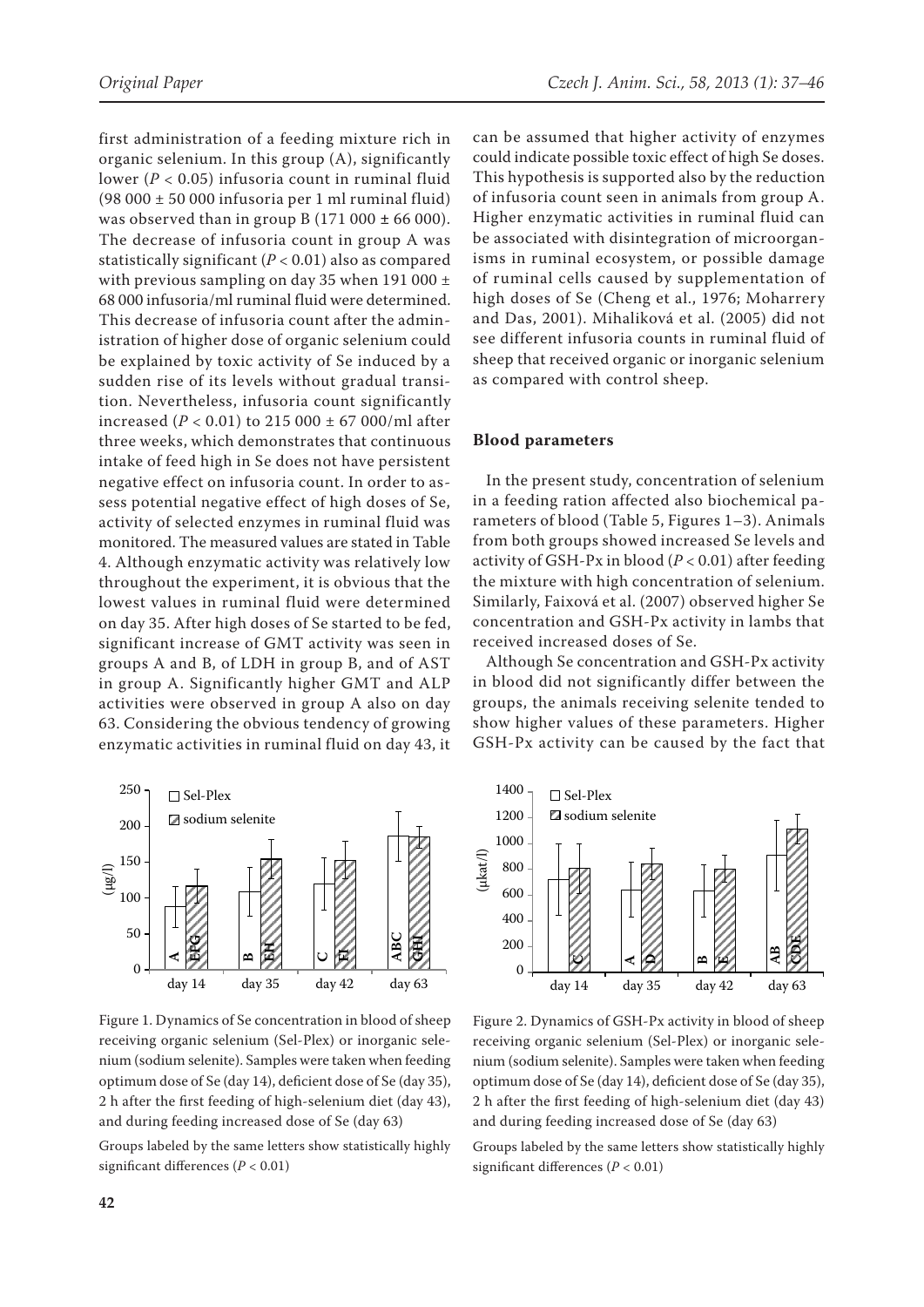

Figure 3. Relation between concentration of selenium and copper in blood of sheep receiving organic selenium (Sel-Plex) throughout the experiment, irrespective of the

organically bound selenium (selenomethionine) becomes embedded in proteins and thus it is less available for production of biologically active selenium compounds such as GSH-Px (Pavlata et al., 2011b). The similar effect of inorganic and organic selenium was observed also by Misurova et al. (2009) in goats. Monterrosa et al. (2011), who compared the effect of supplementation of selenium products on the digestive function of lambs, did not find any differences in selenium absorption and digestibility between animals receiving sodium selenite or selenomethionine. On the contrary, Rock et al. (2001) in lambs and Davis et al. (2008) in wethers observed higher concentrations of Se in experimental groups receiving Se-yeast (i.e. organic selenium).

In the present study, statistically highly significant correlation ( $r = 0.83$ ,  $n = 60$ ,  $P < 0.001$ ) was found between blood Se concentration and blood GSH-Px activity. Correlation between Se concentration and GSH-Px activity was observed also by other authors: Pavlata et al. (2000, 2001b) in cattle, Pavlata et al. (2011a) in goats, Rock et al. (2001) in lambs, Pavlata et al. (2012b) in sheep, and Ludvíková et al. (2005) in horses. Furthermore, significant correlations ( $P < 0.001$ ,  $n = 45$ ) were found between Se concentration in ruminal fluid, or ruminal biomass, and blood concentration of Se (*r* = 0.60; *r* = 0.68) or blood GSH-Px activity (*r*  $= 0.55; r = 0.58$ .

After three weeks of feeding the increased dose of Se, concentration of copper in blood plasma dropped (Table 5) below physiological limit of 12 µmol/l (Pavlata, 2009) both in animals fed organic ( $P < 0.01$ ) and inorganic ( $P < 0.05$ ) selenium. Moreover, organic Se group showed significant negative correlation (*r* = –0.64, *P* < 0.001, *n* = 32) between blood Se concentration (Figure 3), or blood GSH-Px activity and blood Cu concentration ( $r = -0.63$ ,  $P < 0.001$ ,  $n = 32$ ). No negative correlation was found in animals receiving sodium selenite. These results indicate possible negative interaction between organically bound selenium and copper. Antagonism between Cu and Se has been documented in animal studies (Hill, 1974). Some studies demonstrated that copper can inhibit selenite-induced cytotoxicity and apoptosis in HT-29 cells. Zeng and Botnen (2004) described that selenite and selenocysteine can cause cell cycle arrest via distinct mechanisms, and suggest that

| Sampling day | Group | $\text{Zinc}$ ( $\mu \text{mol/l}$ ) | Copper (µmol/l)                |
|--------------|-------|--------------------------------------|--------------------------------|
|              | A     | $11.37 \pm 1.45^C$                   | $13.89 \pm 1.40^a$             |
| 14           | B     | $12.70 \pm 0.48$ <sup>EF</sup>       | $13.35 \pm 2.24^b$             |
|              | A     | $9.99 \pm 0.91$ <sup>a</sup>         | $13.41 \pm 1.54^C$             |
| 35           | B     | $12.11 \pm 0.93***$                  | $12.65 \pm 1.60^{\circ}$       |
|              | A     | $8.97 \pm 1.0CD^{a}$                 | $14.37 \pm 1.83^{*D}$          |
| 43           | B     | $10.92 \pm 0.83^{**EB}$              | $12.40 \pm 1.24$               |
|              | A     | $10.00 \pm 1.02^D$                   | $11.93 \pm 1.07^{\rm aCD}$     |
| 63           | B     | $11.04 \pm 1.28$ <sup>F</sup>        | $11.70 \pm 1.53$ <sup>bc</sup> |

Table 5. Concentration of zinc and copper in blood plasma of sheep during feeding optimum dose of Se (day 14), deficient dose of Se (day 35), 2 h after the first feeding of high-selenium diet (day 43), and during feeding increased dose of Se (day 63)

A = sheep fed organic selenium ( $n = 8$ ), B = sheep receiving inorganic selenium ( $n = 7$ )

C:C to F:F<sub>in</sub> one column  $P < 0.01$ , a:a to c:c in one column  $P < 0.05$ 

\**P* < 0.05, \*\**P* < 0.01 (significantly higher value as compared with the other group at the same sampling day)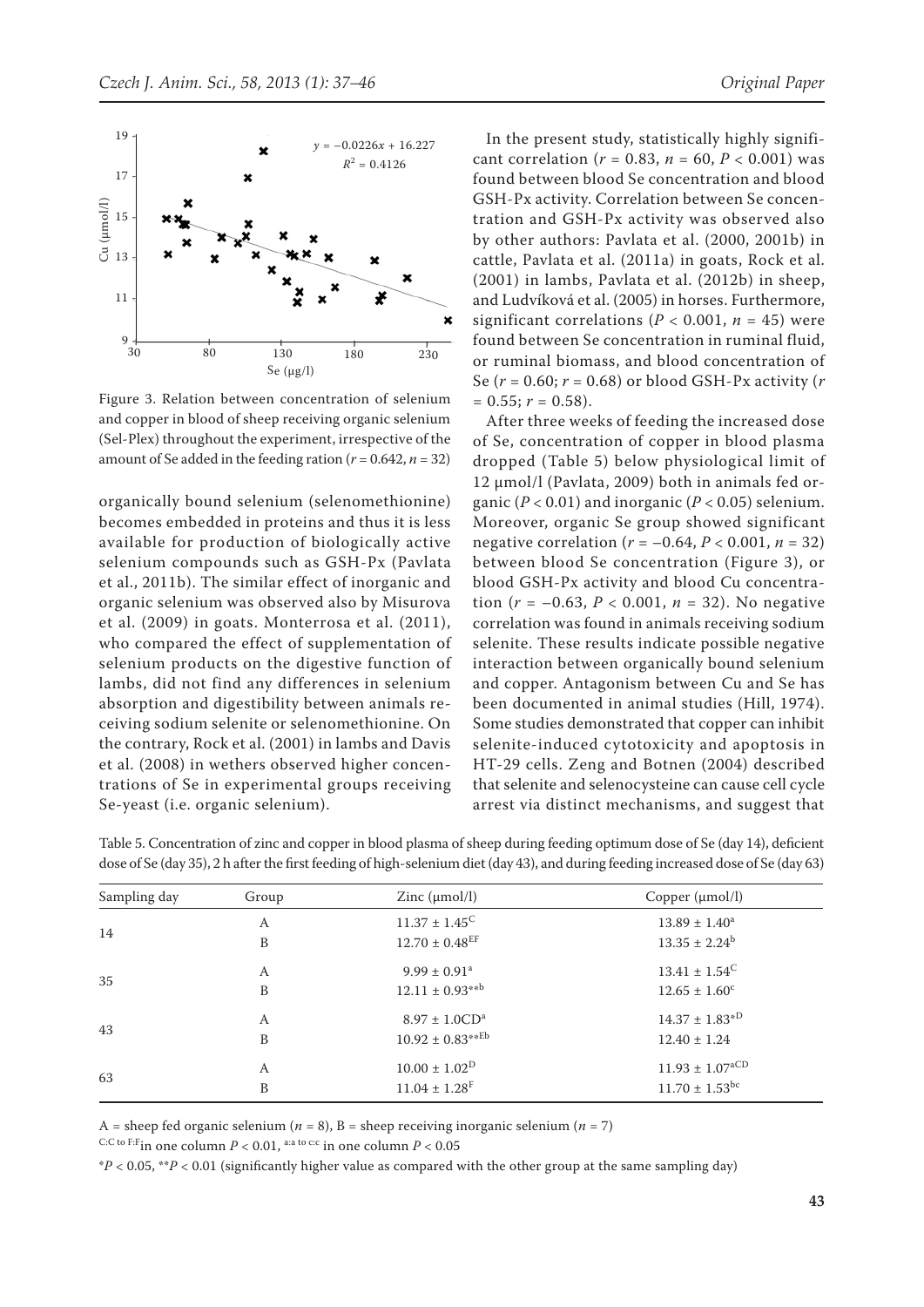Cu may interact with selenite extracellularly, which represents the basis on antagonism between copper and selenite. Wang et al. (2010) described interaction between selenomethionine and copper ions. The copper coordinated with selenomethionine by the formation of Cu-Se and Cu-OCO bonds or by the formation of Cu-N and Cu-OCO bonds. Selenium interactions with other elements rate among the factors bearing on selenium metabolism in an organism. There are descriptions of interactions of selenium and sulfur but also of selenium and cadmium, arsenic, copper, cobalt, manganese, lead, iron, and others (Shamberger, 1983). Increasing the sulfur content in the feedstuffs has impact on lowering the plasma concentration of selenium in dairy cows (Ivancic and Weiss, 2001). Pavlata et al. (2005b) described negative effect of higher doses of iodine on the metabolism of selenium in kids.

Furthermore, significant decrease of Zn concentration in blood plasma in both experimental groups was noted after feeding Se-deficient grain mixture (Table 5). In group A, Zn blood concentration dropped from  $11.37 \pm 1.45$  to 8.97  $\pm$ 1.00  $\mu$ mol/l (*P* < 0.01) and in group B from 12.70 ± 0.48 to  $10.92 \pm 0.83$  µmol/l, though Zn levels in feed mixture did not change throughout the experiment (Table 2). This fact indicates possible positive effect of Se on utilization of dietary Zn. However, this trend has not been confirmed by provable correlation of both parameters.

Positive correlation was also found between blood Se concentration and albumin level ( $n = 32$ ,  $r = 0.63$ ,  $P < 0.001$ ) and between GSH-Px activity and albumin level (*n* = 32, *r* = 0.68, *P* < 0.001) in animals fed organic selenium. In wethers receiving inorganic selenium these provable correlations were not observed. These results suggest that organic Se in blood is more strongly bound with albumin than inorganic selenium. This could be due to the fact that selenomethionine is absorbed through absorption system of amino acids. Ingested selenomethionine is either metabolized directly into reactive forms of selenium or stored in place of methionine in body proteins. Selenomethionine metabolism is closely linked to protein turnover (Schrauzer, 2000, 2003).

Other monitored biochemical parameters of blood remained in the physiological range throughout the trial (total protein  $62.3 \pm 3.9$  g/l, albumin 36.4 ± 2.9 g/l, urea 3.85 ± 1.29 mmol/l, total bilirubin 6.37  $\pm$  0.93 µmol/l, AST activity 1.72  $\pm$ 0.38  $\mu$ kat/l, GMT activity 1.20  $\pm$  0.27  $\mu$ kat/l) and

were not significantly affected by different forms and doses of Se. This corresponds with the results of Cristaldi et al. (2005) in lambs and Davis et al. (2006) in reproducing ewes, who did not observe any changes of blood biochemistry (albumin, ALP, ALT, AST, CK, GMT) even after one year of feeding high doses of selenium (10 and 20 mg/kg respectively). If high doses of selenium were toxic, increase of enzymatic activity (AST, GMT, etc.) would be expected. In fact, activity of enzymes increases when cells are damaged and enzymes are released from intracellular space into blood. From the above-given it follows that levels of selenium that were used in the present study did not have any toxic effect on sheep.

## **CONCLUSION**

The actual intake of selenium by sheep is reflected by Se concentration and GSH-Px activity in their blood as well as Se levels in ruminal fluid and, more importantly, in ruminal biomass. The form of supplemented selenium has neither significant effect on the total content of Se in ruminal biomass and blood, nor activity of GSH-Px in blood. However, animals receiving inorganic selenium tend to have higher Se concentration and GSH-Px activity in blood, whereas sheep fed organic selenium tend to show higher levels of Se in ruminal biomass. In ruminal fluid of animals receiving high doses of selenium, significant decrease of infusoria count as well as provable increase of GMT, LDH, ALP, and AST activity were observed. Other monitored parameters of ruminal fluid were not affected by the application of selenium. After administration of high Se doses, animals of both experimental groups showed decreased concentration of copper in blood. Decrease of Cu concentration was more marked in animals fed organic selenium, in which negative correlation between blood Se and Cu concentrations was seen. This indicates possible negative interaction between copper and selenium. On the contrary, addition of low doses of selenium in the feeding ration led to significant decrease of zinc levels in the blood of experimental sheep.

## **REFERENCES**

Birringer M., Pilawa S., Flohe L. (2002): Trends in selenium biochemistry. Natural Product Report, 19, 693–718.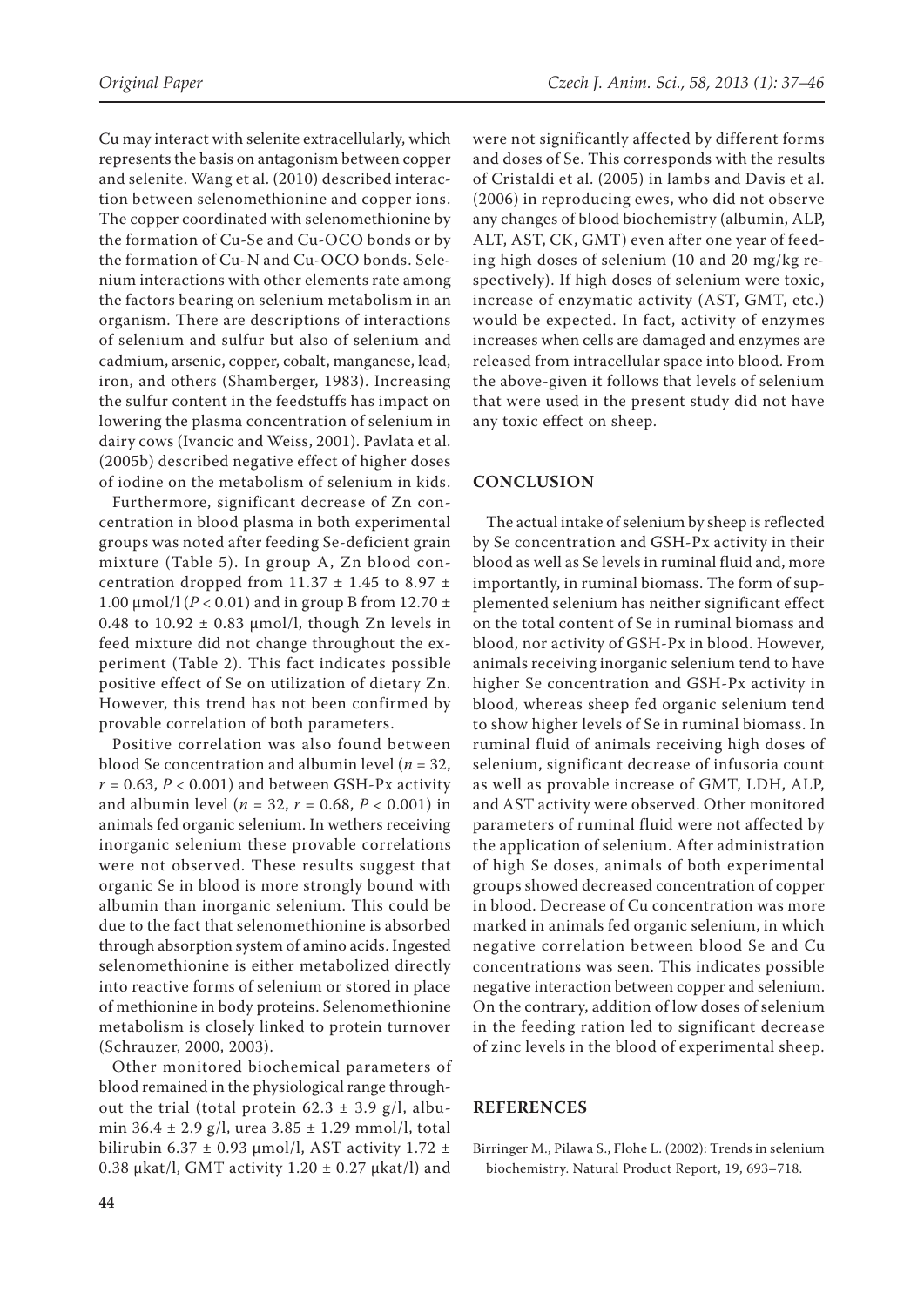- Chaney A.L., Marbach E.P. (1962): Modified reagents for determination of urea and ammonia. Clinical Chemistry, 8, 130–132.
- Cheng K.J., Hironaka R., Costerton J.W. (1976): Release of bacterial alkaline phosphatase in the rumen of cattle fed a feedlot bloat-provoking diet or a hay diet. Canadian Journal of Microbiology, 79, 409–421.
- Cristaldi L.A., McDowell L.R., Buergelt C.D., Davis P.A., Wilkinson N.S., Martin F.G. (2005): Tolerance of inorganic selenium in wether sheep. Small Ruminant Research, 56, 205–213.
- Czerkawski J.W. (1976): Chemical composition of microbial matter in the rumen. Journal of Science of Food and Agriculture, 27, 621–632.
- Davis P.A., McDowell L.R., Wilkinson N.S., Buergelt C.D., Van Alstyne R., Weldon R.N., Marshall T.T. (2006): Tolerance of inorganic selenium by range-type ewes during gestation and lactation. Journal of Animal Science, 84, 660–668.
- Davis P.A., McDowell L.R., Wilkinson N.S., Buergelt C.D., Van Alstyne R., Weldon R.N., Marshall T.T., Matsuda-Fugisaki E.Y. (2008): Comparative effects of various dietary levels of Se as sodium selenite or Se yeast on blood, wool, and tissue Se concentrations of wether sheep. Small Ruminant Research, 74, 149–158.
- Dutt C., Chhabra A. (2008): Effect of inorganic selenium supplementation on nutrient intake and rumen microbial population and protein content in cattle and buffaloes. Indian Journal of Animal Sciences, 78, 758–763.
- Faixová Z., Faix Š., Leng L'., Váczi P., Maková Z., Szabóová R. (2007): Haematological, blood and rumen chemistry changes in lambs following supplementation with Seyeast. Acta Veterinaria Brno, 76, 3–8.
- Feasenhiser D. (2005): The effects of organic selenium on rumen volatile fatty acid production in continuous culture. Cantaurus, 13, 10–13.
- Heindl J., Ledvinka Z., Englmaierová M., Zita L., Tůmová E. (2010): The effect of dietary selenium sources and levels on performance, selenium content in muscle and glutathione peroxidase activity in broiler chickens. Czech Journal of Animal Science, 55, 572–578.
- Hill C.H. (1974): Reversal of selenium toxicity in chicks by mercury, copper, and cadmium. Journal of Nutrition, 104, 593–598.
- Ivancic Jr. J., Weiss W.P. (2001): Effect of dietary sulfur and selenium concentrations on selenium balance of lactating Holstein cows. Journal of Dairy Science, 84, 225–232.
- Kim J., Van Soest P.J., Combs Jr. G.F. (1997): Studies on the effects of selenium on rumen microbial fermentation *in vitro*. Biological Trace Element Research, 56, 203–213.
- Kuricová S., Boldižárová K., Grešáková L'., Bobček R., Levkut M., Leng L. (2003): Chicken selenium status when fed a

diet supplemeted with Se-yeast. Acta Veterinaria Brno, 72, 339–346.

- Leeson S., Namkung H., Caston L., Durosoy S., Schlegel P. (2008): Comparison of selenium levels and source and dietary fat quality in diets for broiler breeders and layer hens. Poultry Science, 87, 2605–2612.
- Ludvíková E., Pavlata L., Vyskočil M., Jahn P. (2005): Selenium status of horses in the Czech Republic. Acta Veterinaria Brno, 74, 369–375.
- Mainville A.M., Odongo N.E., Betger W.J., McBride B.W., Osborne V.R. (2009): Selenium uptake by ruminal microorganisms from organic and inorganic sources in dairy cows. Canadian Journal of Animal Science, 89, 105–110.
- McKenzie R.C., Rafferty T.S., Beckett G.J. (1998): Selenium: an essential element for immune function. Immunology Today, 19, 342–345.
- Mihaliková K., Grešáková L'., Boldižárová K., Faix Š., Leng L'., Kišidayová S. (2005): The effects of organic selenium supplementation on the rumen ciliate population in sheep. Folia Microbiologica, 50, 353–356.
- Misurova L., Pavlata L., Pechova A., Dvorak R. (2009): Effect of long-term peroral supplementation with sodium selenite and selenium lactate-protein complex on selenium status in goats and their kids. Veterinarni Medicina, 52, 324–332.
- Moharrery A., Das T.K. (2001): Correlation between microbial enzyme activities in the rumen fluid of sheep under different treatments. Reproduction Nutrition Development, 41, 513–529.
- Monterrosa R.G.C., Bribiesca E.R., Peralta M.A.C., Vázques A.L.R., Galván M.M.C., Mora J.L.C. (2011): Selenium availability complemented with sodium selenite and selenomethionine in lambs. Revista Cientifica de la Facultad de Ciencias Veterinarias de la Universidad del Zulia, 21, 31–38. (in Spanish)
- Naziroglu M., Aksakal M., Cay M., Celik S. (1997): Effects of vitamin E and selenium on some rumen parameters in lambs. Acta Veterinaria Hungarica, 45, 447–456.
- Noll F. (1988): l-(+) Lactate. Methods of Enzymatic Analysis, 6, 582–588.
- Paglia D.E., Valentine W.N. (1967): Studies on quantitative and qualitative characterization of erythrocyte glutathione peroxidase. Journal of Laboratory and Clinical Medicine, 70, 158–169.
- Pavlata L. (2009): Disorders of copper metabolism. In: Hofírek B., Dvořák R., Němeček L., Doležel R., Pospíšil Z. (eds): Diseases of Cattle. Noviko a.s., Brno, Czech Republic, 708–710. (in Czech)
- Pavlata L., Pechová A., Illek J. (2000): Direct and indirect assessment of selenium status in cattle – a comparison. Acta Veterinaria Brno, 69, 281–287.